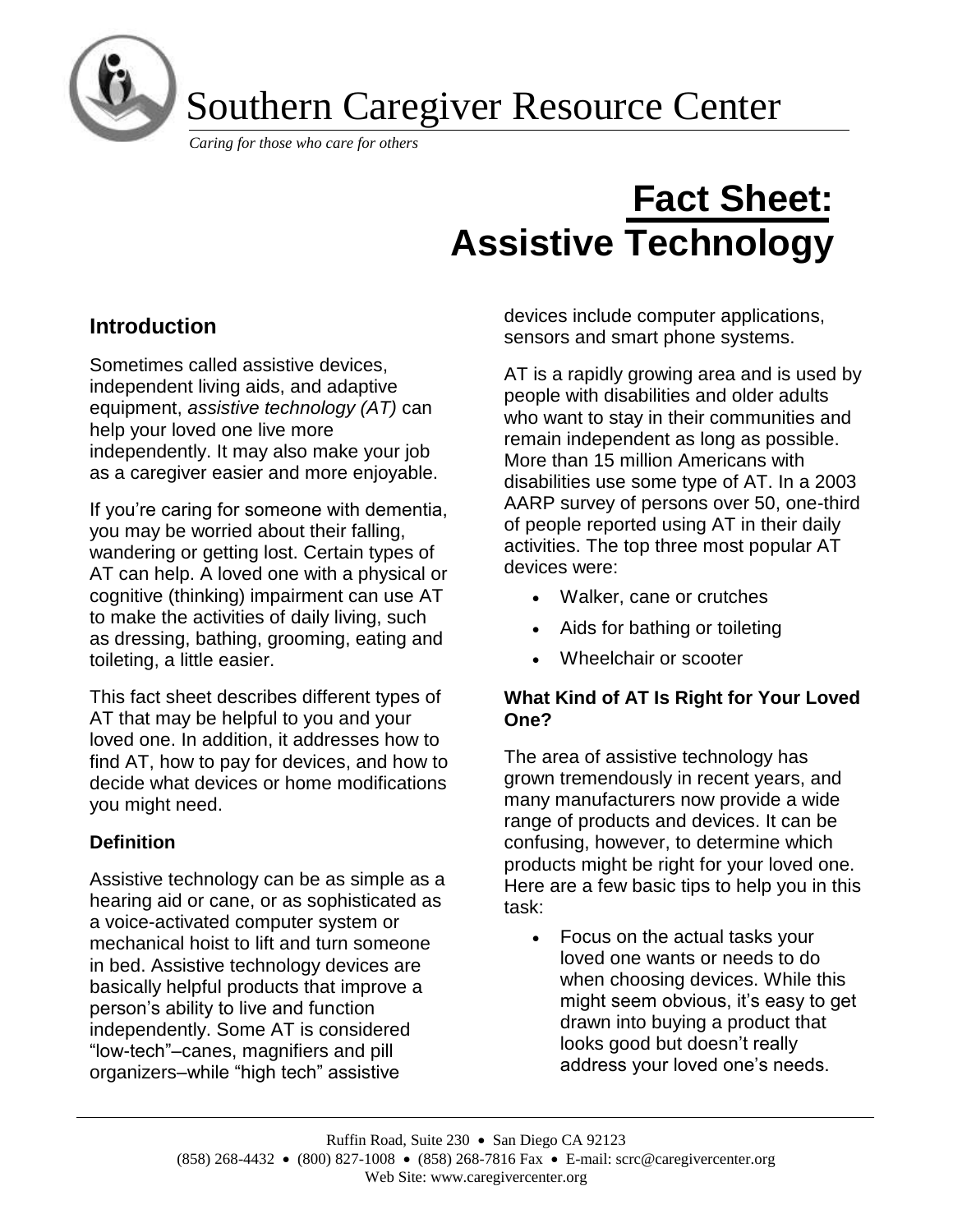- Generally, it is best to pick the simplest product available to meet the need. Simpler devices are often easier to use, less expensive, and easier to repair and maintain than more complex devices. For example, if someone does not have difficulty remembering to take their medications, but gets confused about which pills to take at which times, a weekly pill organizer that can be filled by a caregiver would solve the problem. Purchasing an automated pill dispenser with alarms to remind the person to take medications would be more complicated than necessary and would certainly be more expensive than the simpler pill organizer.
- Ask experts that provide care to your loved one, like rehabilitation specialists or physical and occupational therapists, about which type of technology might be best.
- Ask other people with disabilities what products they have found to be helpful.
- Ask to use the device on a trial basis to see if it is truly going to meet your loved one's needs.
- Ultimately, your loved one's opinion about a certain piece of AT is the most important. The device needs to be comfortable, attractive, and simple to use.

#### **Where Can You Buy AT?**

With so many vendors and manufacturers producing AT, it can be confusing to decide which products to buy. There are a few public agencies which keep a complete list of AT products and manufacturers and can help you find the right products for your loved one. Because these agencies do not sell equipment, they are a more trustworthy source of

information than contacting manufacturers directly. The following national agencies can be contacted by phone or you can browse online for products:

## • **ABLEDATA** [www.abledata.com](http://www.abledata.com/)

In addition to the national programs above, every state and territory has a State Technology Assistance Project that has information about AT, financial assistance to buy equipment and AT loan programs. ABLEDATA (see contact information above) can connect you with someone in your state, or you can contact the following agency which oversees the State Technology Assistance projects:

• **Rehabilitation Engineering and Assistive Technology Society of North America (RESNA)** www.resna.org

# **Paying for Aids and Equipment**

Some government programs and other funding sources will help pay for some medical equipment, also called "durable medical equipment" such as canes, walkers, wheelchairs and scooters, if prescribed by a physician or otherwise determined to be medically necessary. However, other independent living aids like grab bars, bath mats and dressing aids are typically not covered. The following funding sources and agencies may help you purchase certain kinds of aids:

- Medicare
- Medicaid, particularly waiver programs
- Private health insurance plans
- Public service organizations like United Way and Easter Seals
- National Family Caregiver Support Program
- Department of Veterans Affairs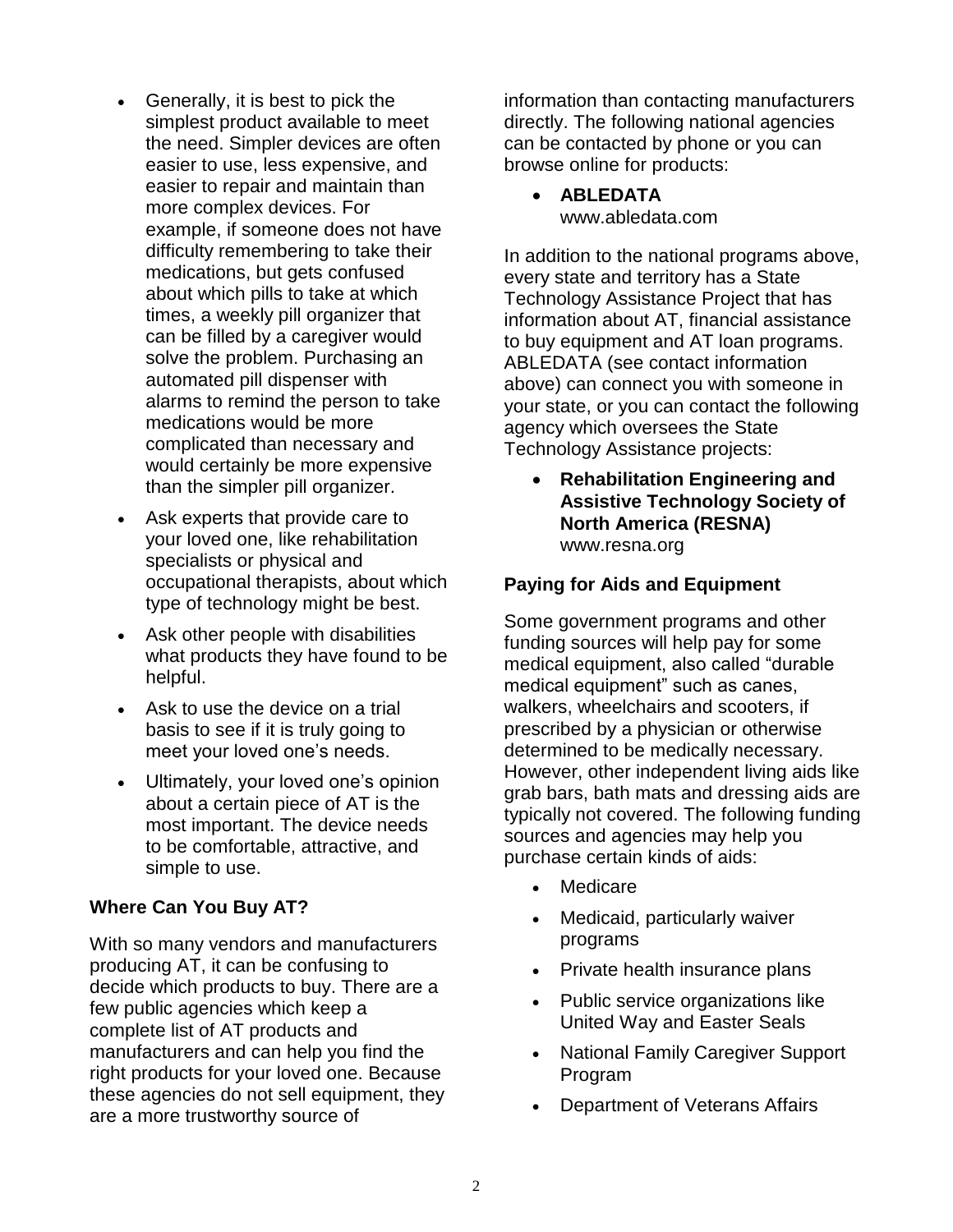To find out which medical equipment and aids are covered by these programs, see the "Resources" section at the end of this fact sheet for contact information.

# **Types of AT**

In this section, the most popular categories of AT are outlined. To find out more information on these products or others not listed, refer to the agencies listed in the "Resources" section at the end of this fact sheet.

# **Independent Living Aids**

A wide variety of products and appliances help people perform *"activities of daily living";* i.e., eating, food preparation, bathing, dressing. Many of these items are available from drug stores and large retail stores:

- *Kitchen items* include easy-to-grip silverware, high-lipped dishes and plate guards, specialized cutting boards and utensils, self-opening scissors, reaching tools and jar openers.
- *Bedroom items* include bed bars, bedside organizers, reaching tools, various orthopedic support cushions, hip pads for fall protection, bedside commode, transfer board, night-lights and large-numeral alarm clocks.
- *Bathroom items* include full-length tub mats, bathtub and shower seats, transfer benches, toilet riser or raised commode, night lights, longhandled scrub brushes, shampoo basins, lotion applicators, colored tape or mark for hot water controls and handheld showerheads.

# **Personal Care Products**

A variety of personal care products are designed to help people with physical or cognitive limitations dress, disrobe, groom and maintain good hygiene.

- *Dressing* and *grooming aids* include dressing sticks, elastic or non-tie shoelaces, buttonhooks, zipper pulls, velcro, easy-to-pull sock and panty hose aids, long-handled combs and brushes, pumps for soap or toothpaste, and various reaching tools.
- *No-rinse shampoo*, *body bath* and *body wash* that does not require rinsing off with water, which can be helpful if your loved one has difficulty getting in and out of a bathtub.
- *Adaptive clothing* is designed for people who have difficulty dressing because of cognitive and/or physical disability, or who need frequent changing due to incontinence. The clothing is made to be both fashionable and convenient.

# **Medication Aids**

People with chronic illnesses often take several prescription or nonprescription medications daily for which the following devices can help:

- *Daily* or *weekly pill organizers* can help ensure that correct dosages of medications are taken each day.
- *Timers* and *specialized mini-alarms* can remind your loved one when the next dose is due.
- *Pill crushers* and *splitters* help when swallowing is difficult. Medication aids are available in many drug stores and hospital pharmacies.

## **Incontinence and Toileting Supplies/Aids**

Adult protective undergarments can help individuals who have problems with bladder or bowel control. Fortunately,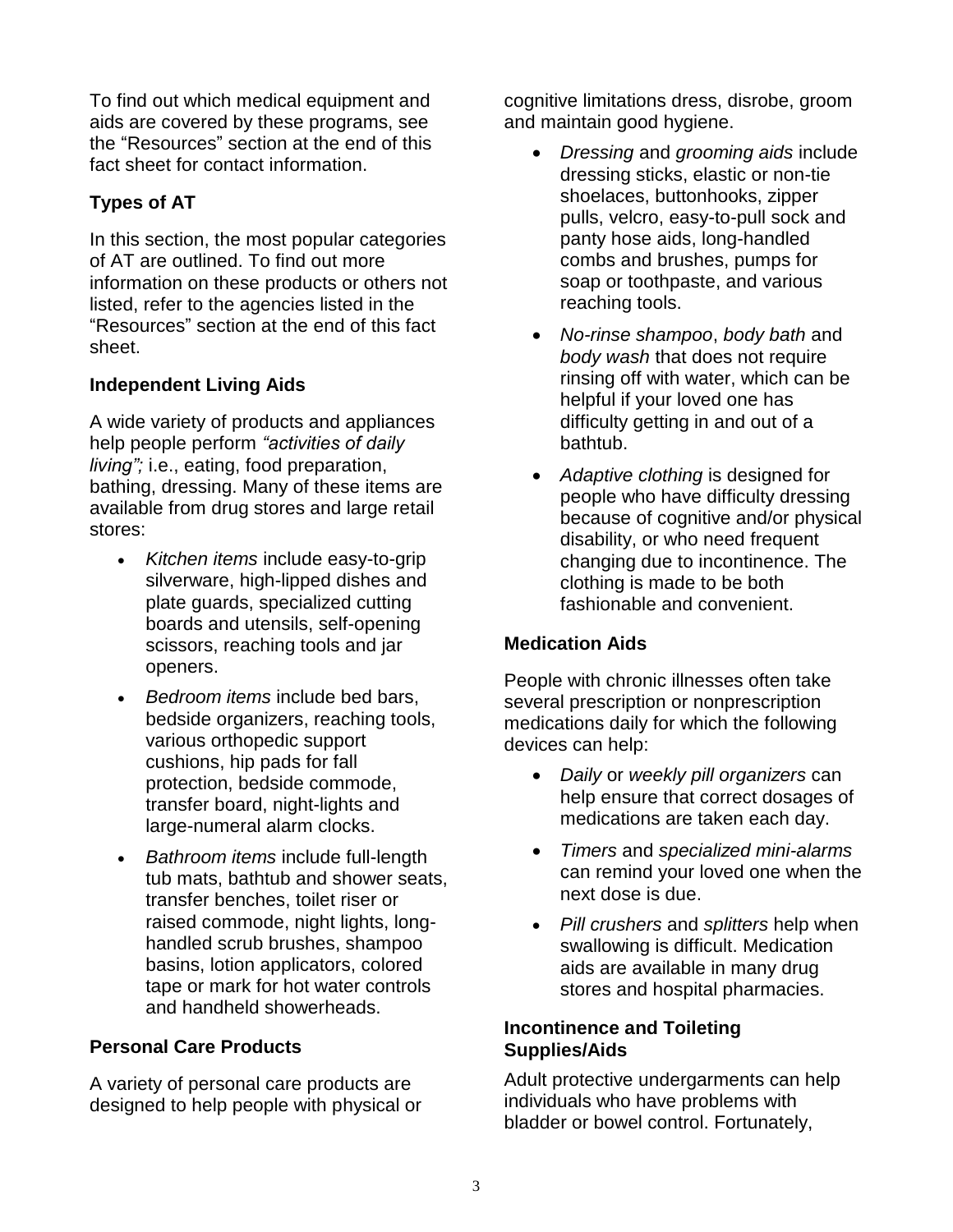these are now widely available at drug stores under brand names like Depends, Attends and Dignity.

- *Mattress* and *floor protectors* such as a plastic fitted sheet or mattress pad repel or absorb urine before it damages the mattress, and floor runners that protect flooring.
- *Antiseptic skin lotions* and *wipes, catheters, portable receptacles,* and a host of related products for incontinence can make the affected person more comfortable and minimize difficulties for the caregiver.

To order the National Association for Continence resource guide of products and services for incontinence go to: www.nafc.org.

• *Commodes, toilet seat modifiers* and *urinals* come in a variety of designs to help someone with incontinence or someone who has difficulty getting to the bathroom. Items include raised and adjustable seats, safety rails, grab bars, and portable commodes.

# **AT for Improving Mobility**

If your loved one needs assistance walking, the following AT, which is available at most medical supply stores, may help:

- *Gait belts* and *lift vests* help facilitate transfers and can help a caregiver balance a person's center of gravity. When moving a person from one position to another the belt can help the caregiver more safely lift or shift directions of the person being transferred.
- *Canes* are certainly simple but effective walking aids. Designs

include folding canes, adjustable canes, double-grip canes and threeand four-pronged canes.

• *Walkers* provide more stability and should be tested to make sure they are sturdy, lightweight, at a sufficient height for the individual, and can be moved or rolled easily. Foldable walkers and those that double as a seat are also convenient. Many people like to attach a basket or pouch on the front to store things.

If your loved one can no longer walk safely, he or she will most likely need a wheelchair or a scooter:

- *Wheelchairs* come in many different varieties (both manual and electric). You may want to consider getting removable footrests and/or a collapsible wheelchair for loading into a car for added convenience. Other wheelchair accessories such as rim covers, gloves, seat covers, cushions, security pouches and carry packs can also be handy.
	- *Manual wheelchairs* require the person to use some arm strength or leg strength and skill to move the chair unless there is someone to push. A lowered wheelchair, called a "hemi-height" wheelchair allows a person's heels to touch the floor and is recommended when a person uses their feet to move the chair.
	- *Electric* or *"power" wheelchairs* are useful for individuals who can move around on their own but lack the strength to wheel themselves. Electric wheelchairs require the ability to make decisions and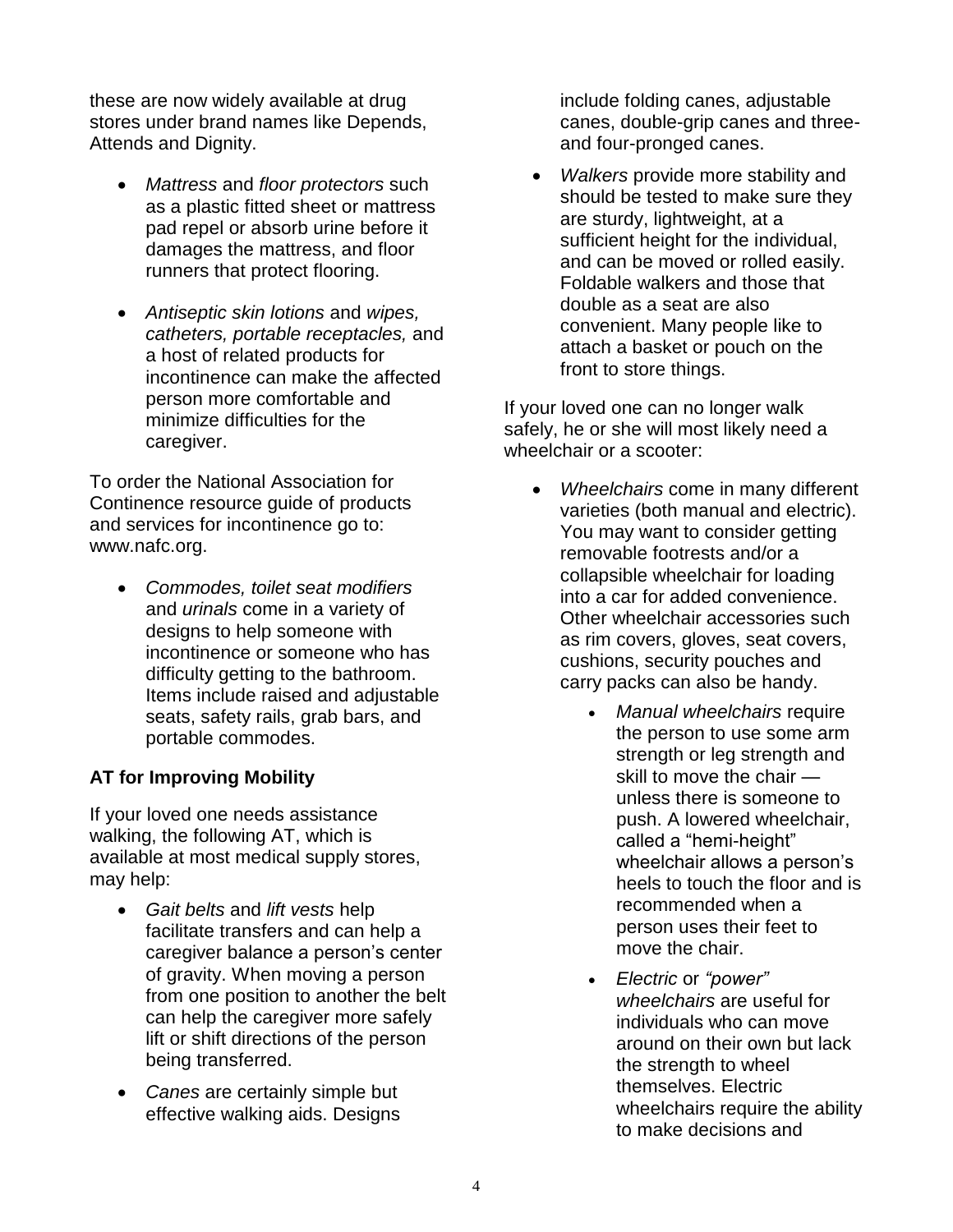maneuver the chair. They are often not recommended for someone with impaired judgment.

• *Three-wheeled* scooters *are a great option for individuals who are able to get in and out of the chair. Scooters are popular among individuals with Multiple Sclerosis or those who can walk very short distances and get around by themselves.*

Ordering wheelchairs or scooters by mail or online is not recommended. Purchasing a chair or scooter through a local dealer or supplier will ensure that you have a convenient place to take your product if it needs to be replaced or repaired. Talk with your local Center for Independent Living to find out which dealers have a good reputation in your community.

## **Communication AT**

Advances in computer and telephone technology have greatly helped physically disabled and frail elders to live independently while maintaining connections to family, friends and support services.

- *Modified telephones* may use large buttons, headsets, speakerphone capabilities, or keyboard and visual displays to make telephones useable by disabled people.
- *Computer technology* can allow people to stay in contact via email, while more sophisticated technology can employ modified keyboards or voice recognition software to enable disabled individuals to use computers effectively.

For people with communication difficulties due to stroke, ALS, aphasia, quadriplegia or other disorders, assistive technology can be very helpful in allowing them to

communicate with others. Rapid advances in technology have resulted in products that dramatically increase the independence of people with very limited mobility, allowing them to "speak," operate lights and other controls, and remain active members of their families and communities.

- *Communication boards* can be simple low-tech plastic boards with graphics and a keyboard-style letter display to convey messages. Automated boards with voice input or a computer screen are also available.
- *Voice-* or *eye-activated communication systems* allow people with complex physical difficulties to operate a computer or a telephone to communicate with others.
- *Speech amplification* and *adaptation systems* are automated speechprocessing systems, which can correct garbled speech for improved communication.

#### **Home Modifications**

Making a house safe and comfortable can allow an individual to remain at home as their abilities change. You may be able to make some simple modifications to your loved one's home with relatively little cost or assistance. For larger modifications, such as widening doorways, lowering counters, remodeling hallways and installing lifts or elevators, you may need to hire an architect or a licensed contractor.

The following list of *independent living aids* may provide easy, low-cost installation solutions to a number of problems with home design:

- *Grab bars, bath seats and transfer benches*
- *Hand rails for stairways*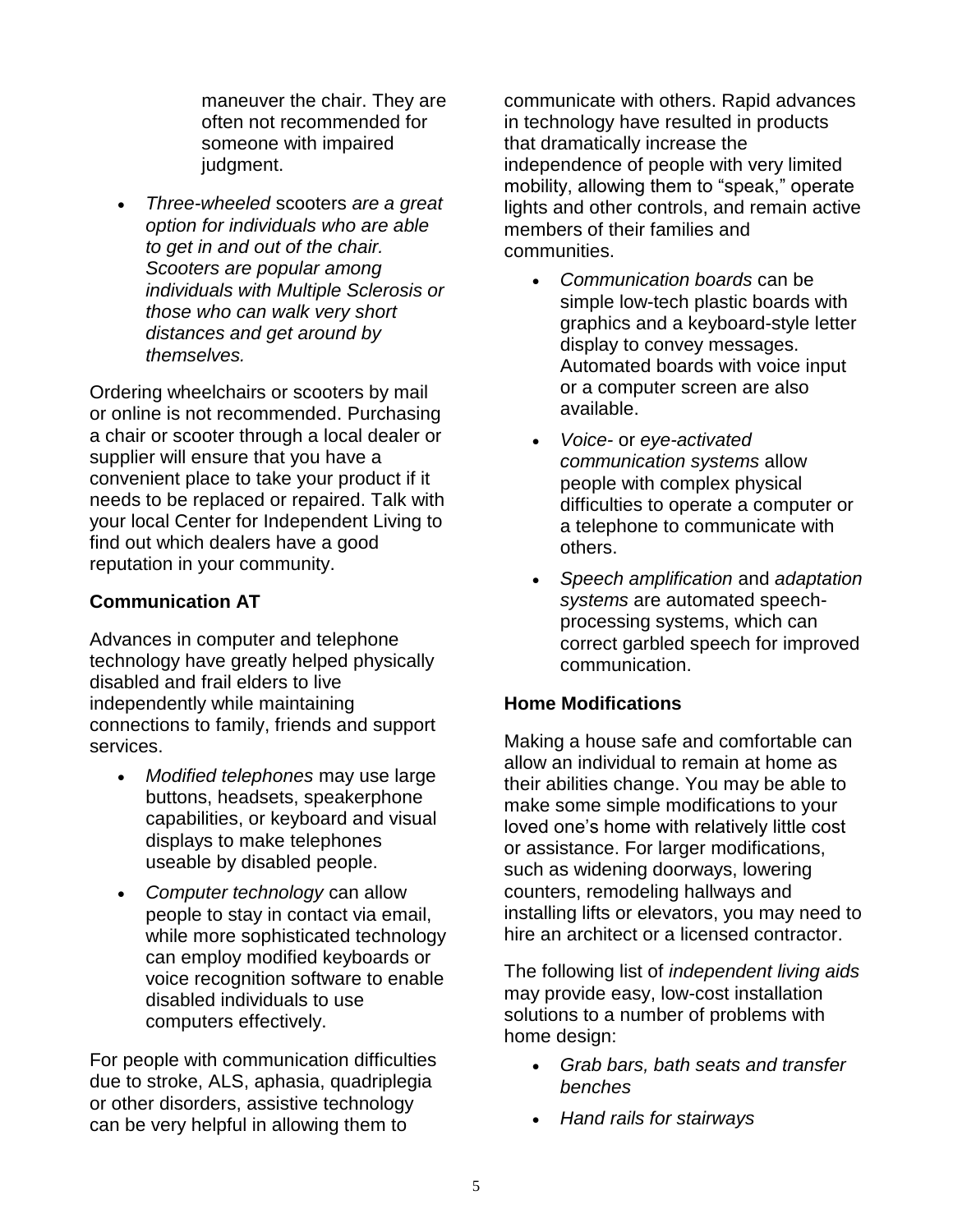- *Bathmats and skid resistant rugs*
- *Glow tape for hazardous furniture*
- *Attachable grips for turning doorknobs, lamp switches and faucet handles*
- *Lever door handles*

Other useful home modifications include:

- *Wheelchair and threshold ramps*, which come in a variety of predesigned sizes with predrilled slots for easy installation. Lightweight portable wheelchair ramps can be folded or rolled up for easy transport and storage.
- *Elevators and lifts*, which need to be installed by a contractor to assure that installations meet code and safety standards. Lifts and elevators are available for most inclined or vertical surfaces, including porches, balconies and curved or straight stairs.

Home modification and repair programs may provide elderly and low-income people with loans, grants, and free or reduced services. Programs often vary from state to state and county to county.

#### **Vehicle Modifications and Accessible Vans**

Vehicle modifications can help your loved one continue to drive or to more easily be a passenger. Most adaptive equipment can be installed in a vehicle without extensive modifications.

- *Wheelchair lifts* or *automatic transfer seats* can be installed in minivans, station wagons and some cars.
- Accessory items such as *car door openers*, handles to assist with transferring, tie-down systems for wheelchairs and portable swivel

seats require little or no vehicle modification.

• *Kneeler systems*, which lower one corner of the vehicle for boarding, and driving controls, which mount all the vehicle's control features onto the steering wheel, are examples of more extensive vehicle modifications.

For information about adaptive equipment, accessible vehicle dealers, or funding and reimbursement programs, contact:

#### • **The National Mobility Equipment Dealers Association** www.nmeda.org

Several of the major auto companies offer rebates for adaptive modifications to their vehicles. Contact auto manufacturers directly to find out if they have a rebate program.

# **AT for Monitoring Potential Crises**

Both you and your loved one can have an added degree of security by using AT which alerts you or a medical system if your loved one is in crisis. The following are examples of this type of AT:

- *Personal emergency response systems* (also called medical response systems) use a pendant, bracelet or belt that your loved one wears. If he or she has an accident, fall or other emergency when unattended, a monitor center can be alerted at the press of a button. A monitor will then call the appropriate contacts and emergency services based on the caller's medical information. This device is intended for persons who are able to activate the signal and who do not have dementia.
- *Occupancy monitors* may be helpful if your loved one is prone to falls.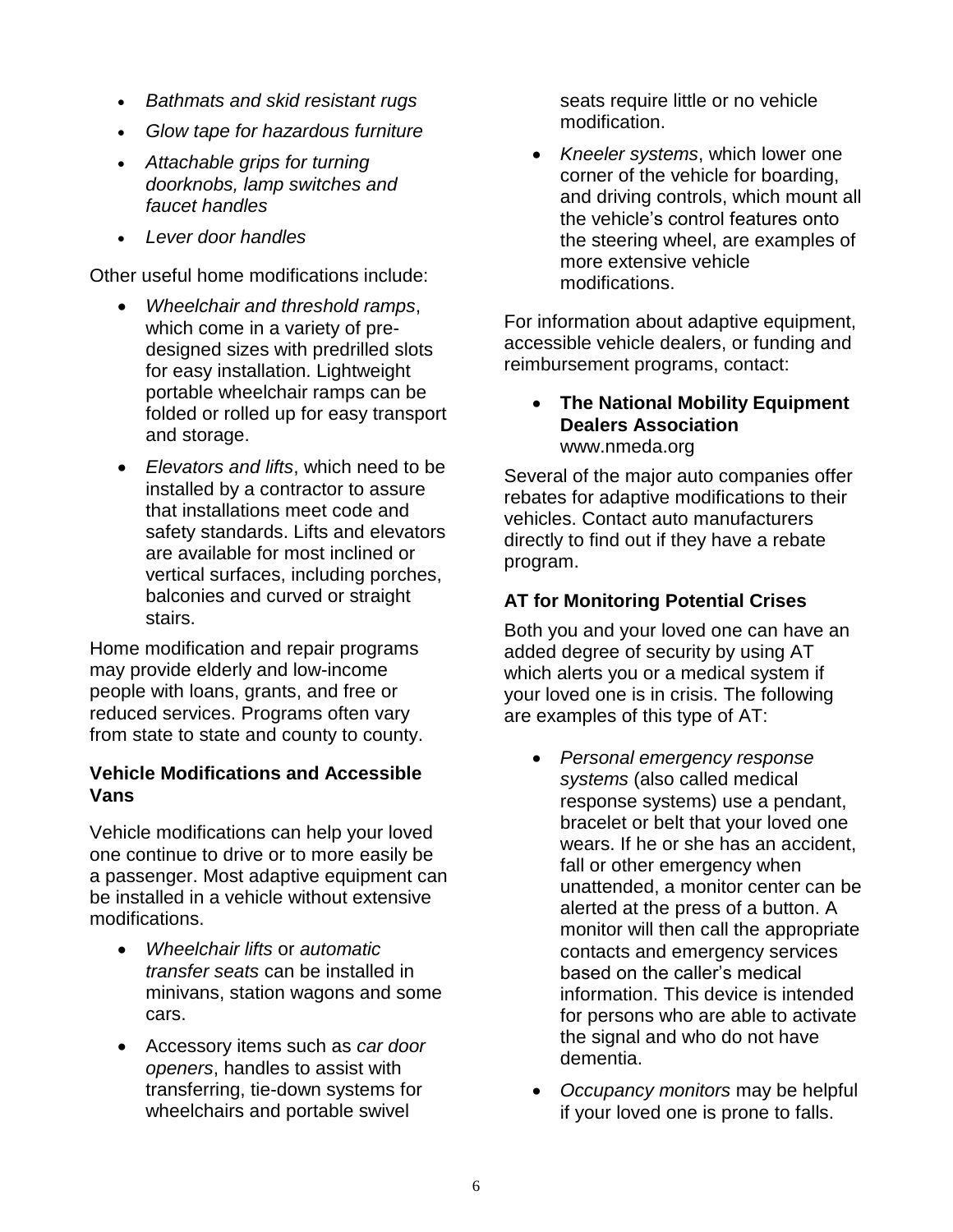These monitors use pressure sensitive chair or bed pads that activate when your loved one moves to get up.

- *Intercom system*, often called baby monitors, can be used if your loved one lives with you. The intercoms can be left on so that you can hear your loved one from another area of the house.
- *Webcams* and other *computerized monitoring systems* are more technologically advanced methods of monitoring a loved one. Webcams are basically video cameras that can allow you to see your loved one and monitor potential problems. Other types of computerized monitoring systems are in development by a number of companies and may use motion detection or other means to monitor your loved one and continually gather and process the information at a central monitoring site, which can then alert you if there is a problem.

# **AT for Loved Ones with Cognitive Impairment or Dementia**

If your loved one is in the earlier stages of dementia, the following devices may help them to live at home more safely:

- *Memory aids* include jumbo analog wall clocks with daily calendar, talking clocks/wrist watches, voiceactivated phone dialers, automated pill dispensers with message machine and timer, and a Find-It beeping device to keep track of small items such as car keys and glasses.
- *Symbols or warning signs on doors,* cabinets and dangerous appliances can help a person with dementia

maneuver more safely around the house.

If your loved one wanders or forgets where he or she is, the following can be quite helpful:

- *Mobility monitors and tracking systems* come in a variety of designs, though all usually require that your loved one wear a small ankle or wrist transmitter. The transmitter triggers an alert system, or a receiver which you can monitor, when your loved one passes beyond a set range or exits activated doorways.
- *Medical ID bracelets* have a person's diagnosis and a 24-hour hotline number inscribed on the bracelet. Such a bracelet can be helpful if your loved one is disoriented and gets lost or has an accident outside of the home. The following two programs are respected:
	- o **Medic-Alert Foundation International** www.medicalert.org
	- o **Alzheimer's Association Safe Return** www.alz.org/Services/SafeRe turn.asp

# **Resources**

# **Southern Caregiver Resource Center**

3675 Ruffin Road, Suite 230 San Diego, CA 92123 (858) 268-4432 | (800) 827-1008 (in CA) Fax: (858) 268-7816 E-mail: [scrc@caregivercenter.org](mailto:scrc@caregivercenter.org) Website: www.caregivercenter.org

The Southern Caregiver Resource Center offers services to family caregivers of adults with chronic and disabling health conditions and is for residents of San